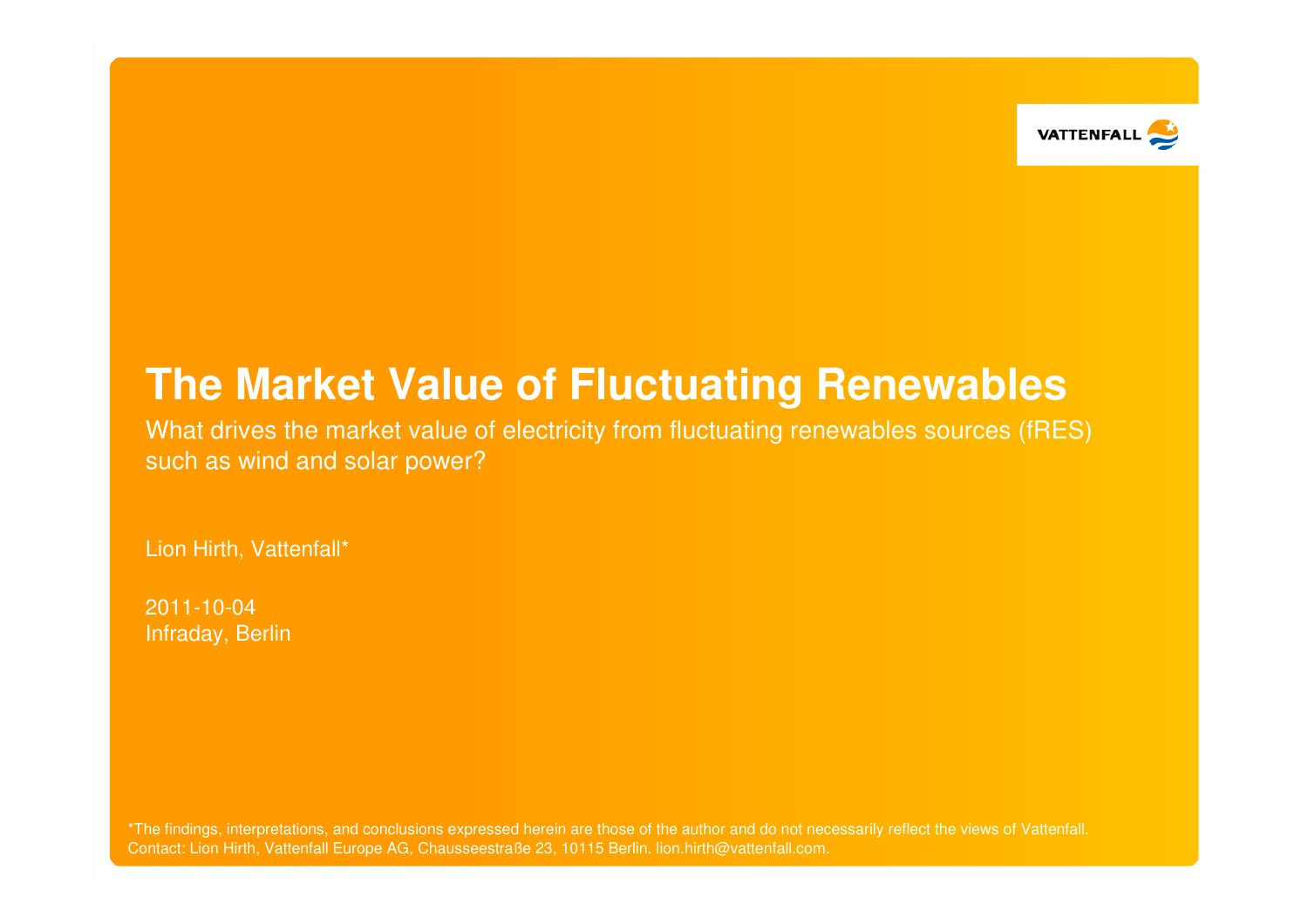### **Motivation**

When will wind and solar power be competitive on the (wholesale) market?

- $\rightarrow$ cost development
- $\rightarrow$ revenue development

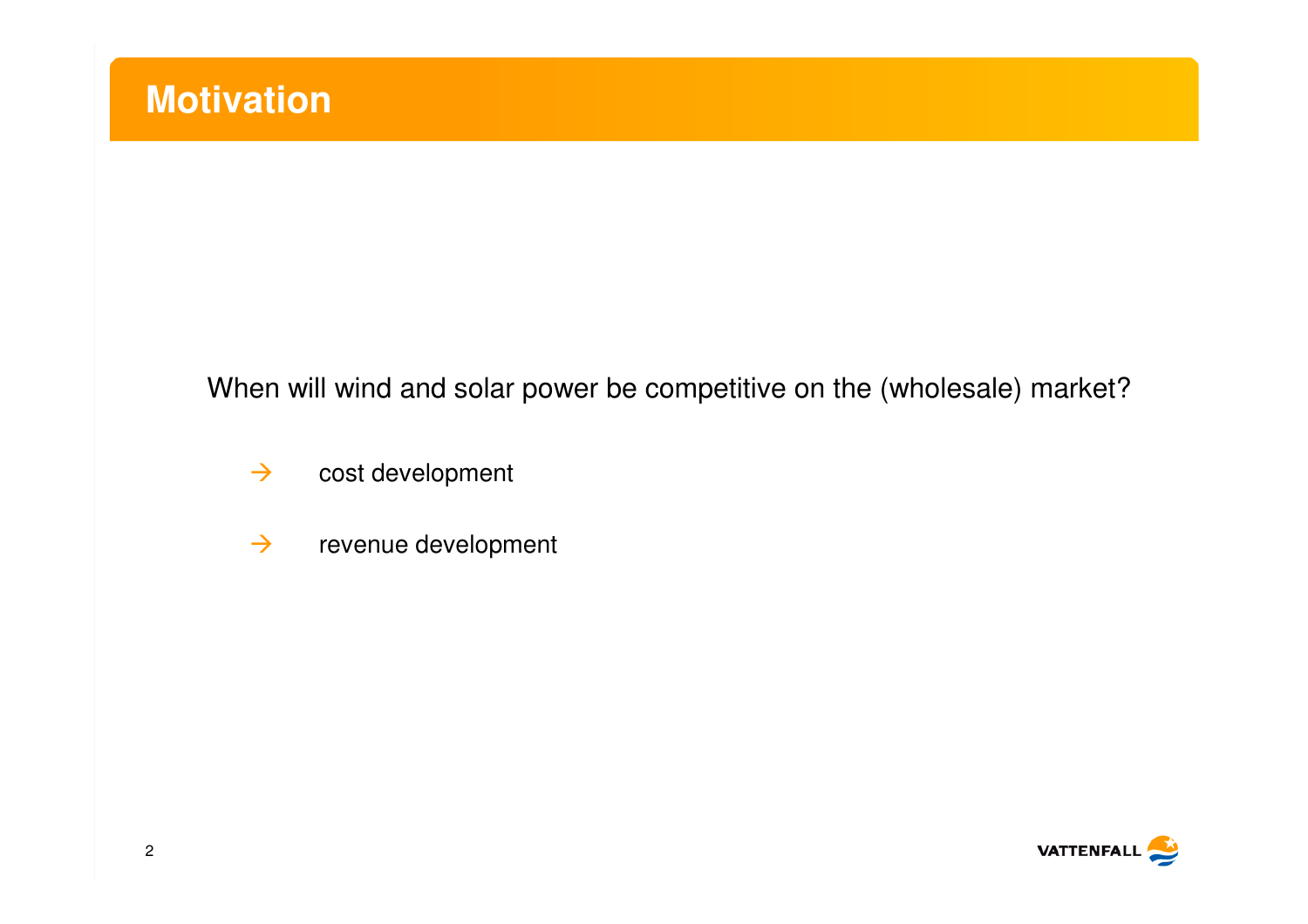#### **Two properties of fRES matter for market income**

fRES depend on fluctuating primary fRES depend on fluctuating primary energy sources (non-dispatchable)energy sources (non-dispatchable)

#### **Uncertainty**

•

- when day-ahead markets close, uncertainty about generation remains
- imbalances have to be closed at intraday or imbalance markets

#### **Fixed Generation Profile**

- electricity price is different in every hour
- •whenever it is windy / sunny electricity price is lowered

#### **Imbalance Costs**

- costs of forecast errors
- ~ 10% of spot market revenues (today)

#### **Profile Costs**

- costs of fixed generation profile
- ~ 10% of spot market revenues (today)

 $\rightarrow$  to understand competitiveness of fRES, it is *not* sufficient to compare<br>levelized costs of electricity to the average electricity price (base price levelized costs of electricity to the average electricity price (base price)

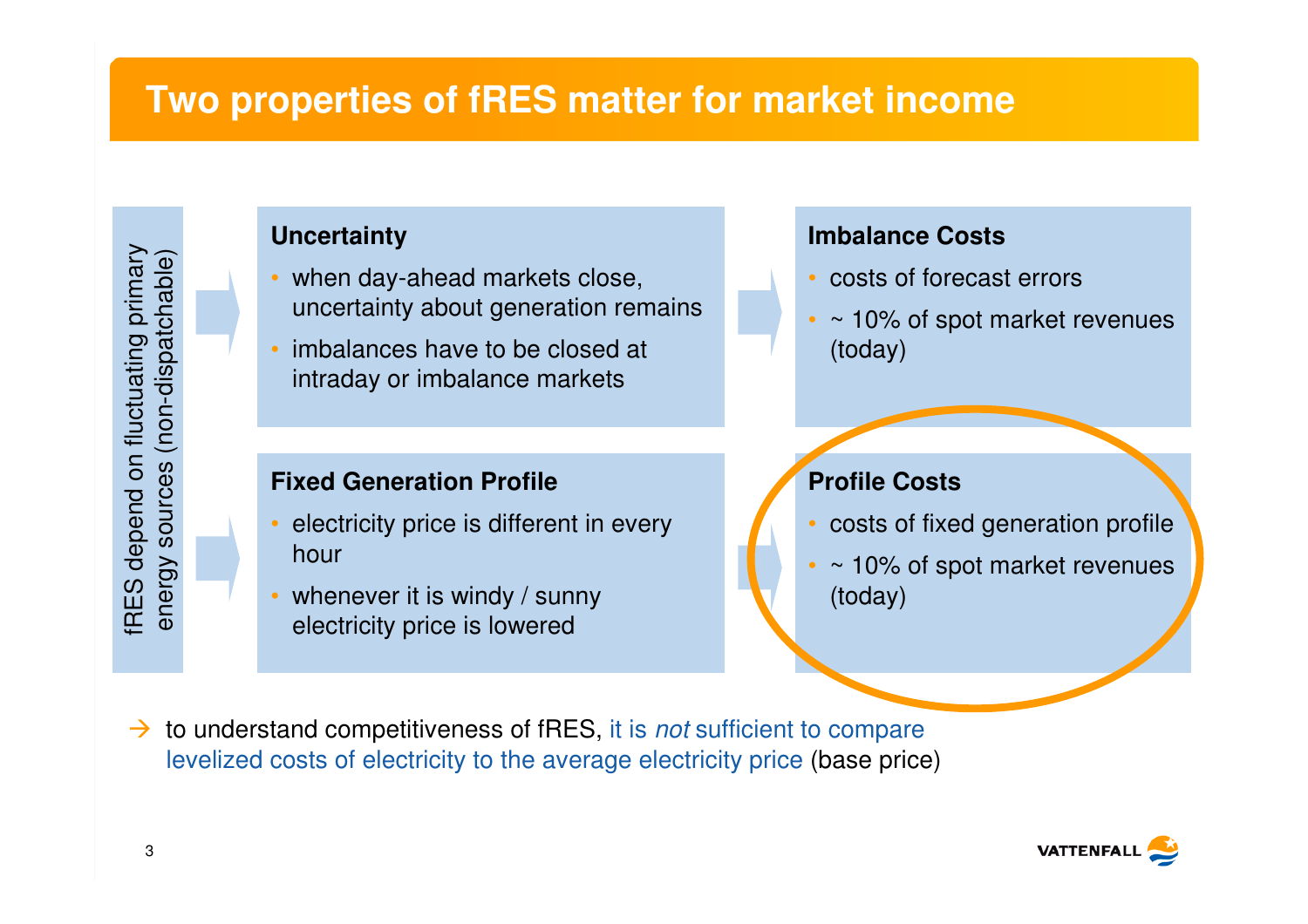### **The Mechanics of Price Setting**



Merit-order Curve and Price-reducing Effect of Wind

Size of the price drop during windy hours is a function of:

- •installed wind capacity
- shape of the merit-order curve ("steepness") •
- •intertemporal flexibility (e.g. hydro reservoirs)

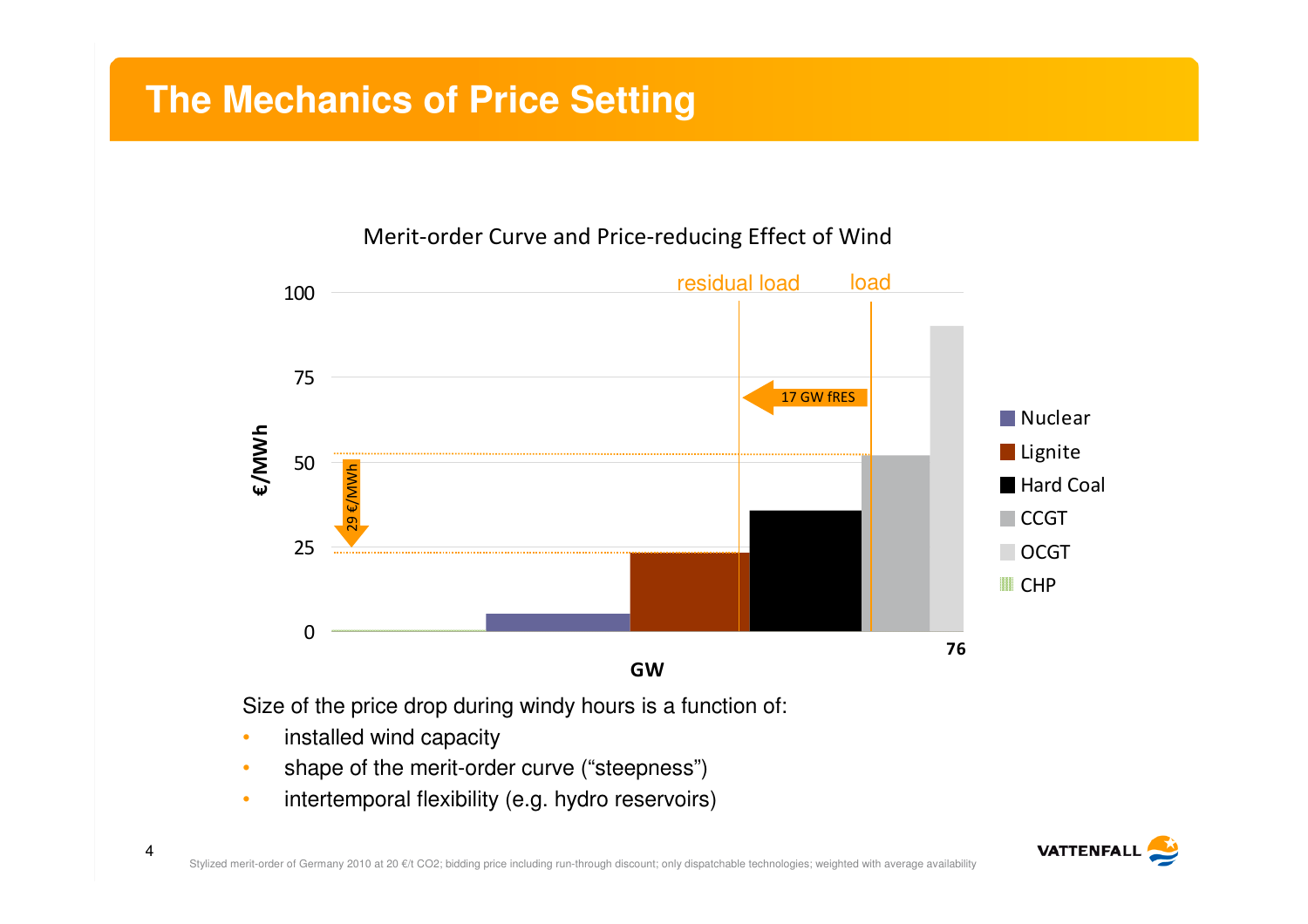#### **Market Data: Status Quo**

| <b>Onshore Wind in Germany</b> |                       |                        |                     |  |  |
|--------------------------------|-----------------------|------------------------|---------------------|--|--|
|                                | Base price<br>(E/MWh) | Ave Revenue<br>(E/MWh) | Value factor<br>(1) |  |  |
| 2007                           | 38                    | 33                     | .88                 |  |  |
| 2008                           | 66                    | 59                     | .90                 |  |  |
| 2009                           | 39                    | 35                     | .91                 |  |  |
| 2010                           | 44                    | 42                     | .94                 |  |  |
| Average                        | 47                    | 42                     | .91                 |  |  |

| Solar in Germany |                       |                        |                     |  |
|------------------|-----------------------|------------------------|---------------------|--|
|                  | Base price<br>(E/MWh) | Ave Revenue<br>(E/MWh) | Value factor<br>(1) |  |
|                  |                       |                        |                     |  |
| 2008             | 66                    | 82                     | 1.25                |  |
| 2009             | 39                    | 44                     | 1.14                |  |
| 2010             | 44                    | 49                     | 1.11                |  |
| Average          | 50                    | 58                     | 1.17                |  |

Wind earned 9% less than the average electricity price. Solar earned 17% more.

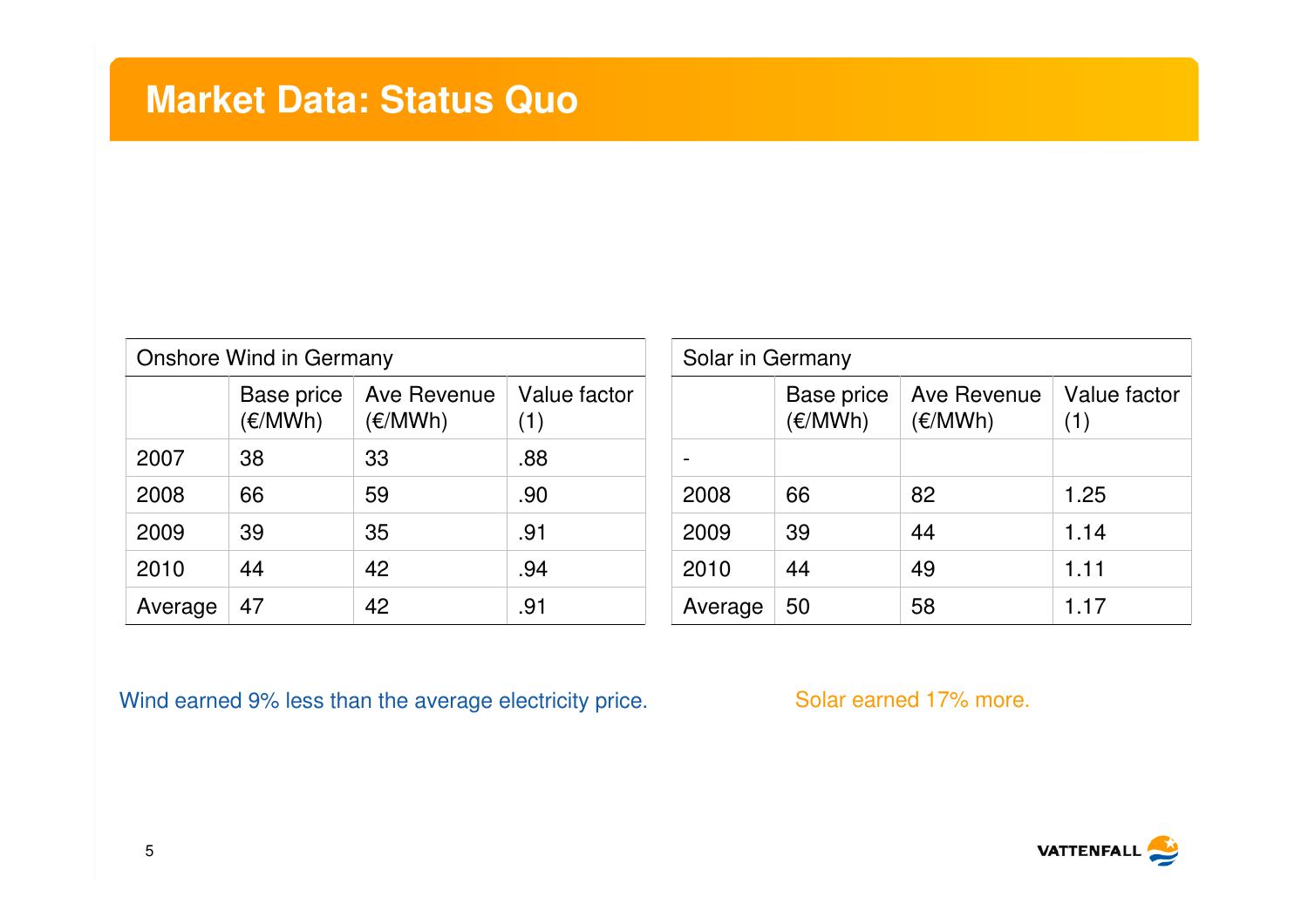### **Future development**

- 1. Value factor curve
	- from market data value factors for the current •state of the electricity system can be calculated
	- • we are interested in the future development of profile costs
	- • particularly, we are interested in the relationshipbetween profile costs and installed capacity
- 2. Understand Drivers
	- • many parameters potentially influence profile costs (by influencing the shape of the merit-order curve and intertemporal flexibility)
	- •we want to identify and quantify drivers
	- •CO<sub>2</sub> price, fuel prices, power plant stack, interconnector development, capacity markets, electricity storage, generation flexibility, nuclear phase-out
- • time series are too short for econometrics $\rightarrow$  model



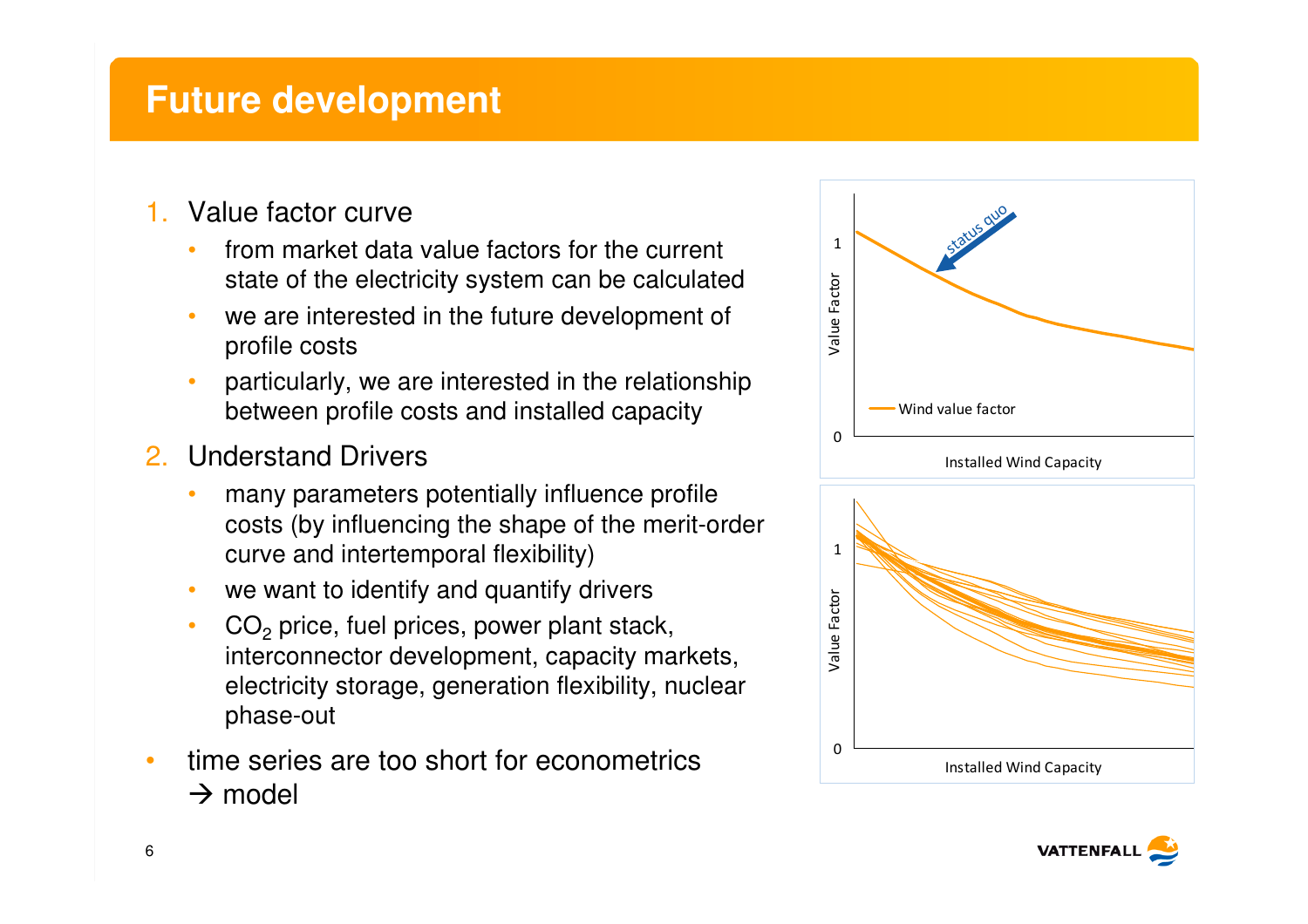#### **The numerical model**

- • stylized electricity market model
	- ten technologies (wind, solar, eight dispatchable, pump hydro)
	- perfect competition
	- electricity price is set by variable cost of marginal plant
	- no load flow, NTCs between market areas
- • integrated dispatch and investment
	- hourly time steps for a full year
	- existing plant stack, storage and interconnectors
	- endogenous (dis-)investments in generation
	- investments in storage and interconnectors
- • parameterization of key inflexibilities
	- CHP must-run
	- start-up costs
	- ancillary services
- •back-tested to market prices





| Wind Value factors in Germany |       |        |  |  |
|-------------------------------|-------|--------|--|--|
|                               | model | market |  |  |
| 2008                          | 0.93  | 0.90   |  |  |
| 2009                          | 0.95  | 0.91   |  |  |
| 2010                          | 0.94  | 0.94   |  |  |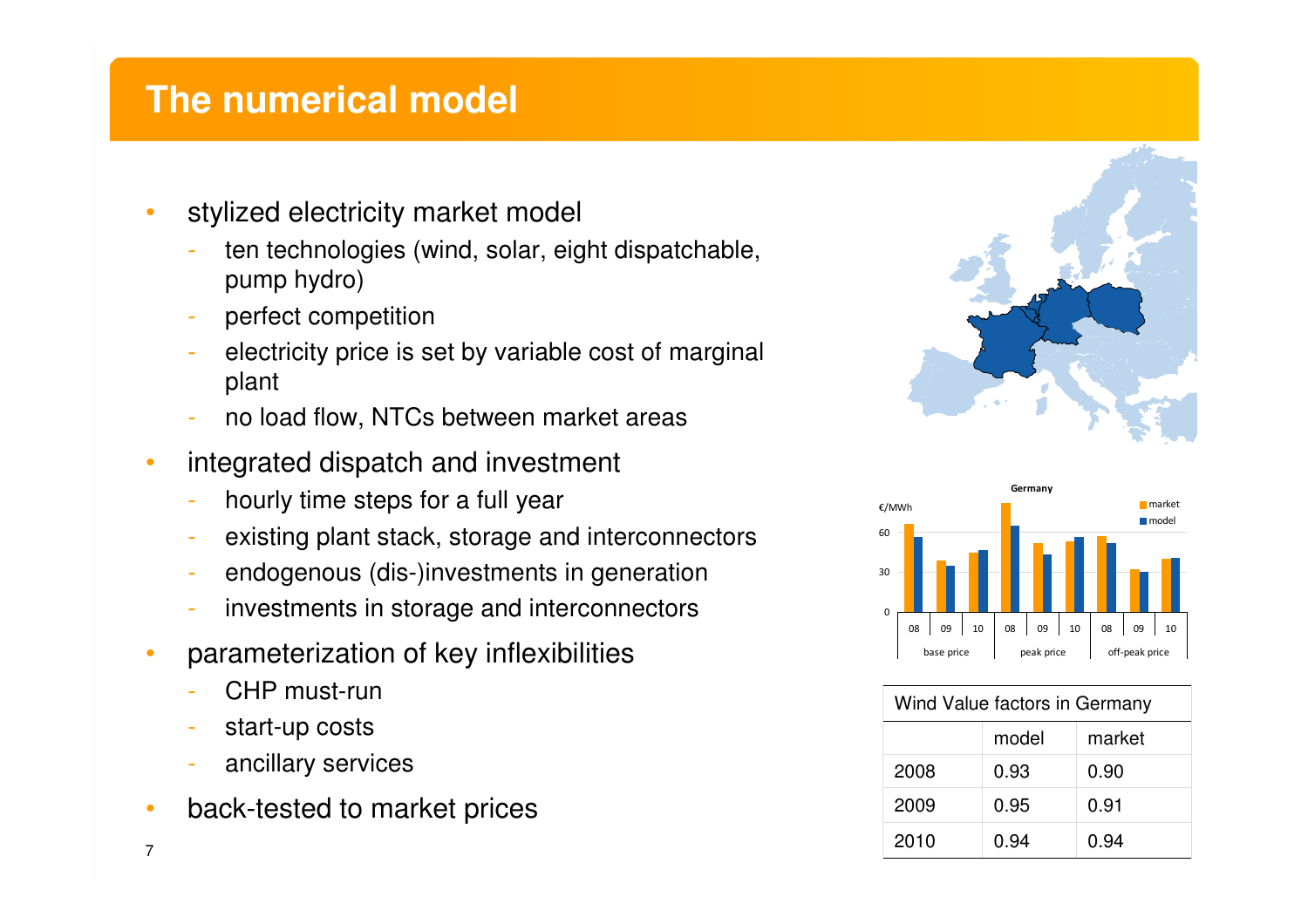# **Results**

- Main run
	- installed wind capacity is increased from zero to 100 GW (equivalent to 41% of consumption)
	- all other parameters are at long-term "best guess" levels and are not changed
- market value depends strongly on amount of installed capacity
	- value factor drops from 1.1 to 0.4
	- $\rightarrow$  the value factor curve is (steeply) downward sloping
	- average revenue drops from 70  $€/MWh$  to 21 €/MWh
- compare to costs of onshore wind
	- learning rate of 5% per doubling of global installed capacity
	- assumption: global capacity doubles twice as quickly as German
	- revenues fall quicker than costs
- $\cdot$   $\rightarrow$  it will be tough for wind power to become<br>compatitive (under these conditions) competitive (under these conditions)



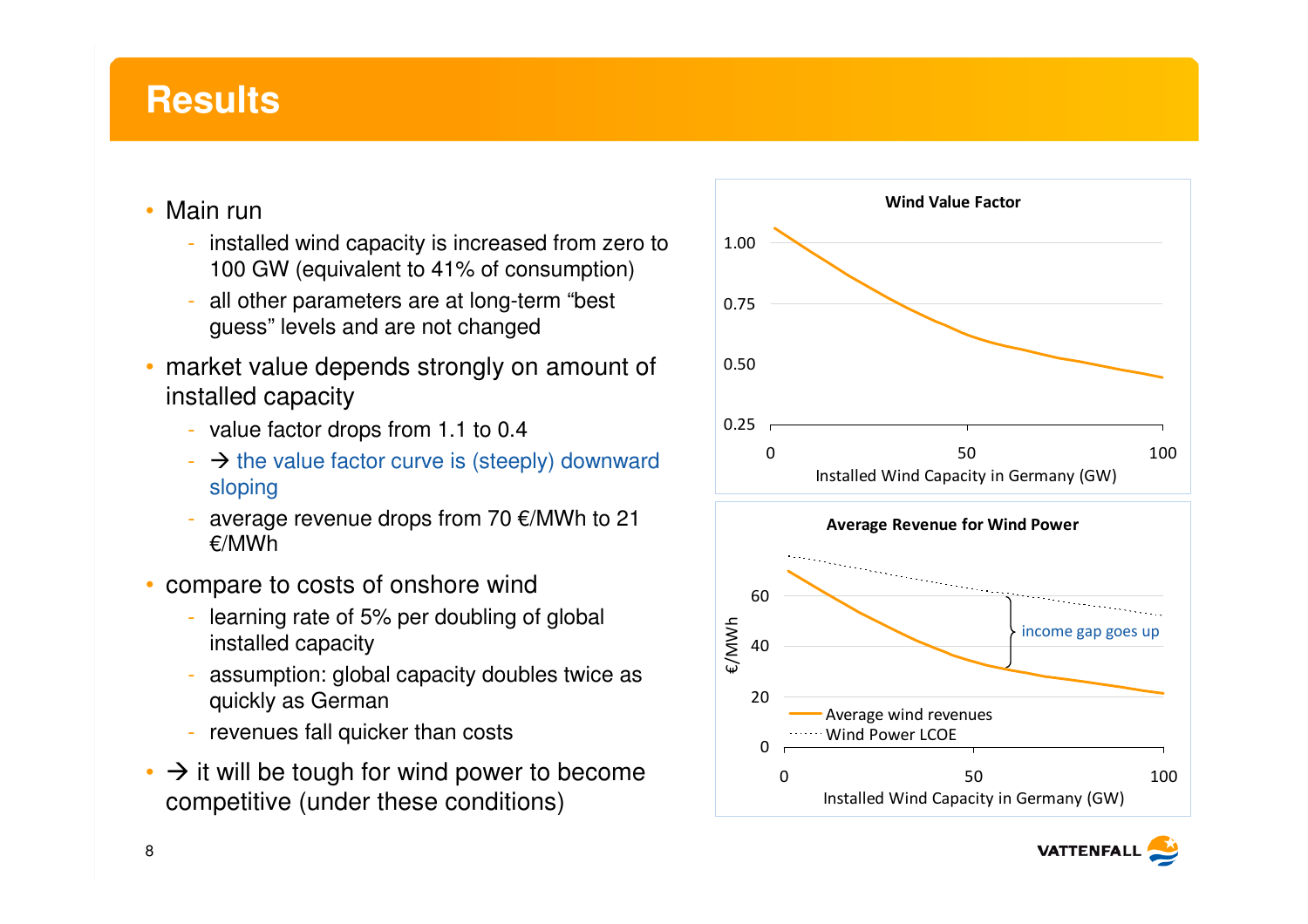# **Results II**

- • Capacity development
	- total dispatchable capacity is reduced from 94 GW to 79 GW (decommissioning of hard coal and lignite)
	- revenues from pump hydro storage double, but still too low to trigger investment
	- existing nuclear remain profitable
- Price setter
	- price drops to zero in 500h (80GW) and 2000h (100GW)
	- curtailment remains limited: 10% of wind energy at 100GW



there are no negative prices in the model

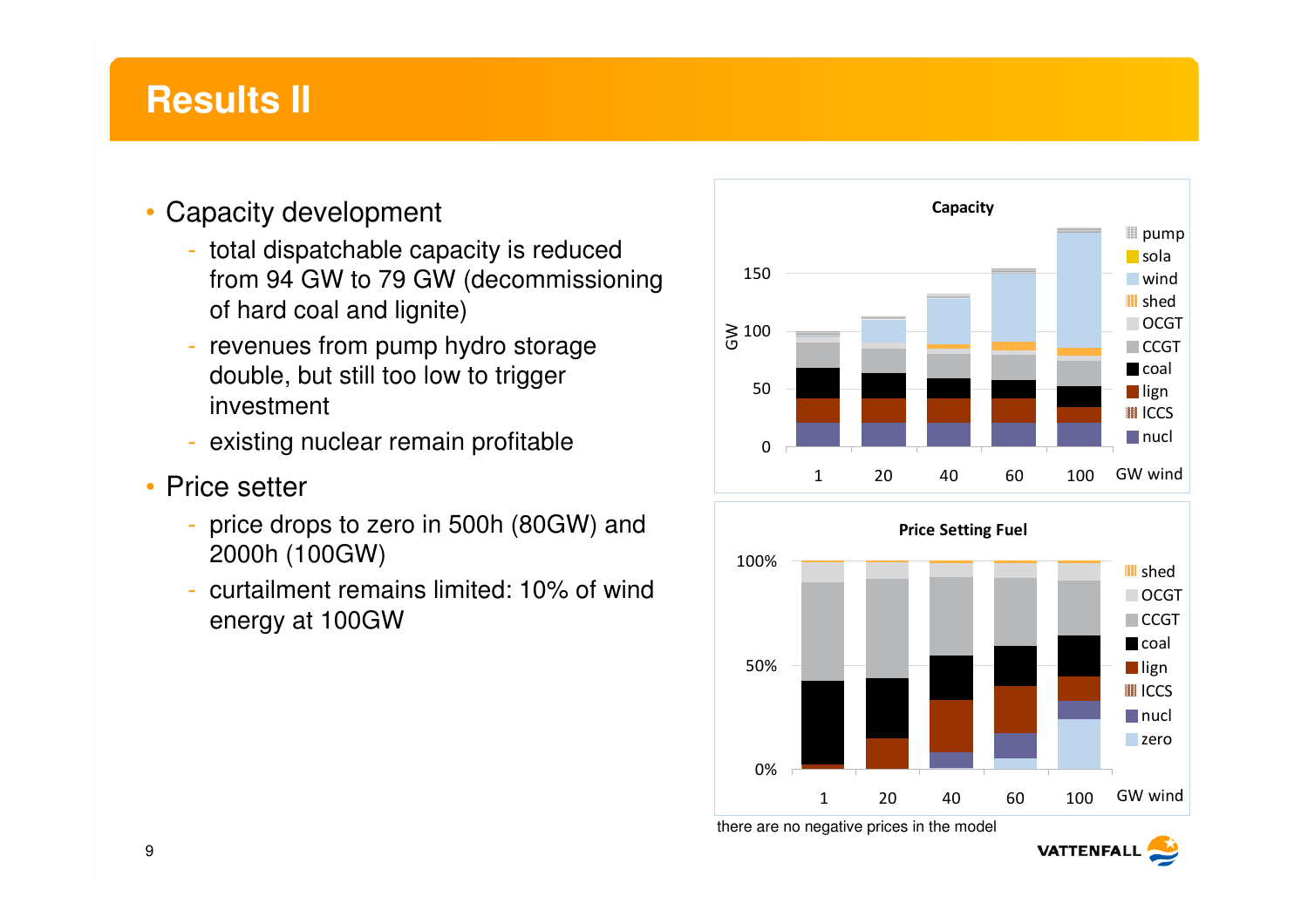# **The effect of CO2 pricing**

- higher  $\mathsf{CO}_2$  prices…
	- … increase the base price and thereby increase wind revenues
	- ... but can *decrease* the value factor (sometimes)
	- because higher  $CO<sub>2</sub>$  prices induce investments in nuclear or CCS, which increases the steepness of the meritorder curve, leading to low prices in windy hours
- • effects of parameter changes can counter-intuitive
	- direct effect: higher CO<sub>2</sub> price → higher<br>variable cost → bigher electricity price variable cost → higher electricity price<br>and flatter merit-order curve → higher and flatter merit-order curve -> higher<br>revenues for wind power revenues for wind power
	- indirect effects triggered by investments



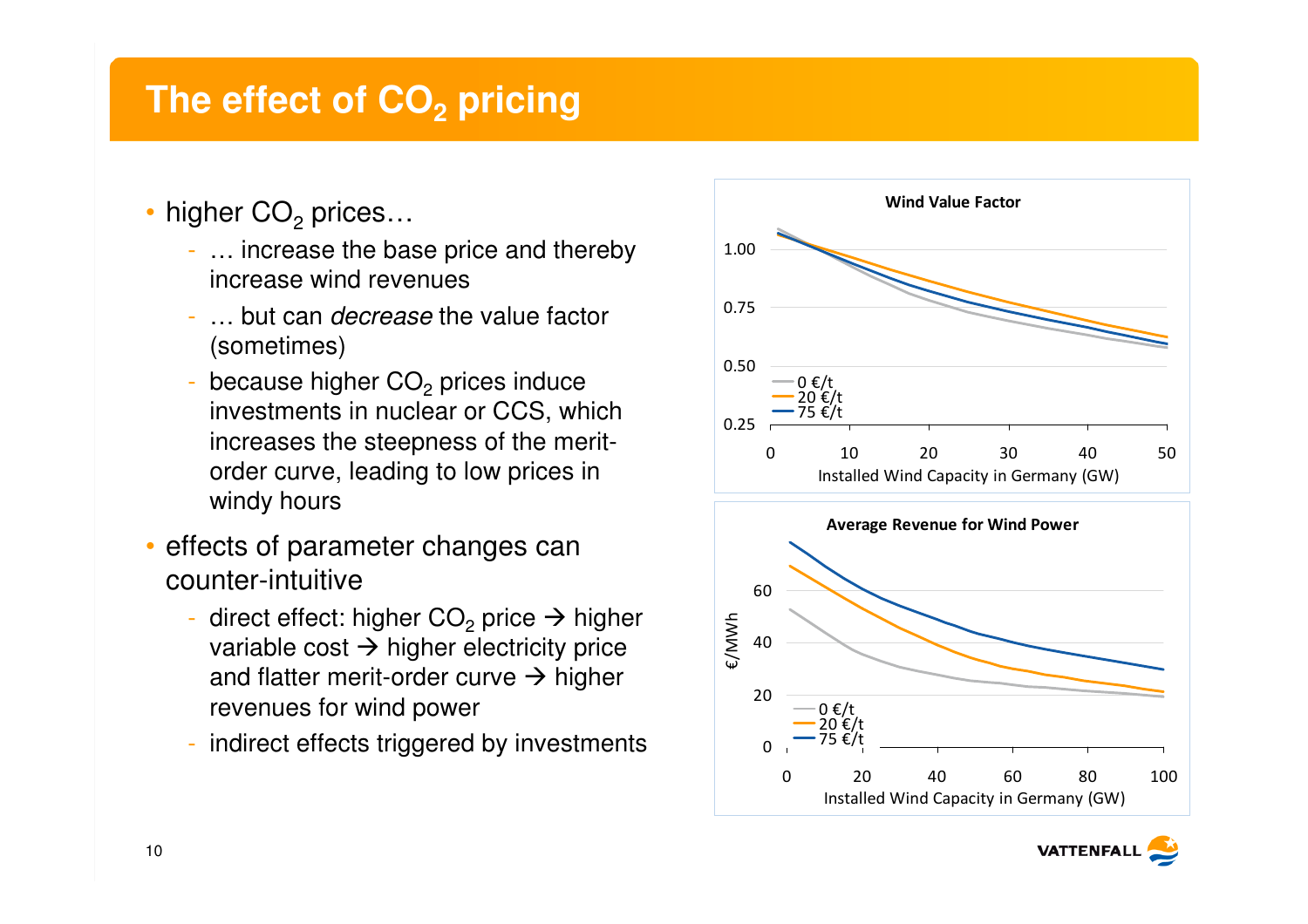### **The effect of higher fuel prices**

- $\bullet$  Do higher prices increase the revenues for wind power? $\rightarrow$  not necessarily
- higher coal price
	- direct effect: higher electricity price when coal is price setter (+)
	- merit-order flatter (+)
	- investments in gas (+)
	- investments in lignite (-)
	- $\rightarrow$  overall: increases wind revenues
- higher gas price
	- direct effect: higher electricity price when gas is price setter  $(+)$
	- merit-order steeper (-)
	- investments in coal and lignite (-)
	- $\rightarrow$  overall: non-monotonic effect;<br>decreases wind revenues someti decreases wind revenues sometimes



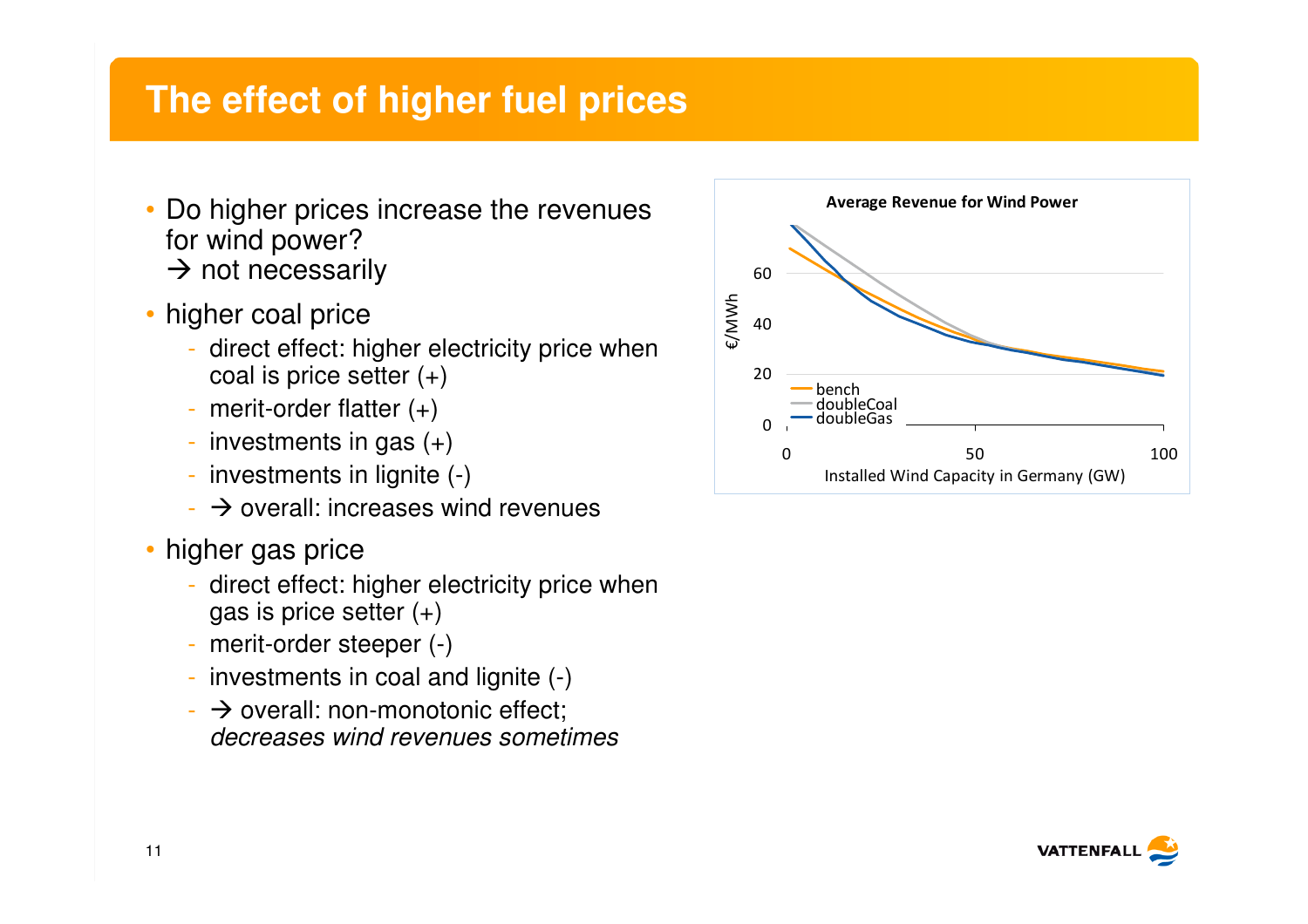# **More effects**

| What affects wind revenues?              |                                                                            | <b>Wind Value Factor</b>                                  |
|------------------------------------------|----------------------------------------------------------------------------|-----------------------------------------------------------|
| <b>Parameter change</b>                  | <b>Effect on wind revenues</b>                                             | 1.00                                                      |
| Higher CO <sub>2</sub> price             | ↑ (+10 €/MWh at increase of 55<br>€/t CO <sub>2</sub> )                    | 0.75                                                      |
| Higher gas price                         | ↓ $($ -2 €/MWh at double gas price)                                        | 0.50                                                      |
| Higher coal price                        | ↑ (up to +8 $€/MWh$ at double coal<br>price)                               | 0.25                                                      |
| More interconnector<br>capacity          | $\downarrow$ / $\rightarrow$ (-1 $\epsilon$ /MWh at double IC<br>capacity) | 50<br>100<br>0<br>Installed Wind Capacity in Germany (GW) |
| More storage capacity                    | ↑ / → (+1 €/MWh at double IC<br>capacity)                                  |                                                           |
| Spatial distribution of<br>wind capacity | ↓ (up to -13 $\epsilon$ /MWh if all wind<br>power was in Ger)              |                                                           |
| More flexible CHP<br>plants              | $\uparrow$ (up to +14 $\epsilon$ /MWh with entirely<br>flexible CHP)       |                                                           |
| Capacity markets                         | ↑ (+3 €/MWh at 150 €/MWh cut-<br>off price)                                |                                                           |

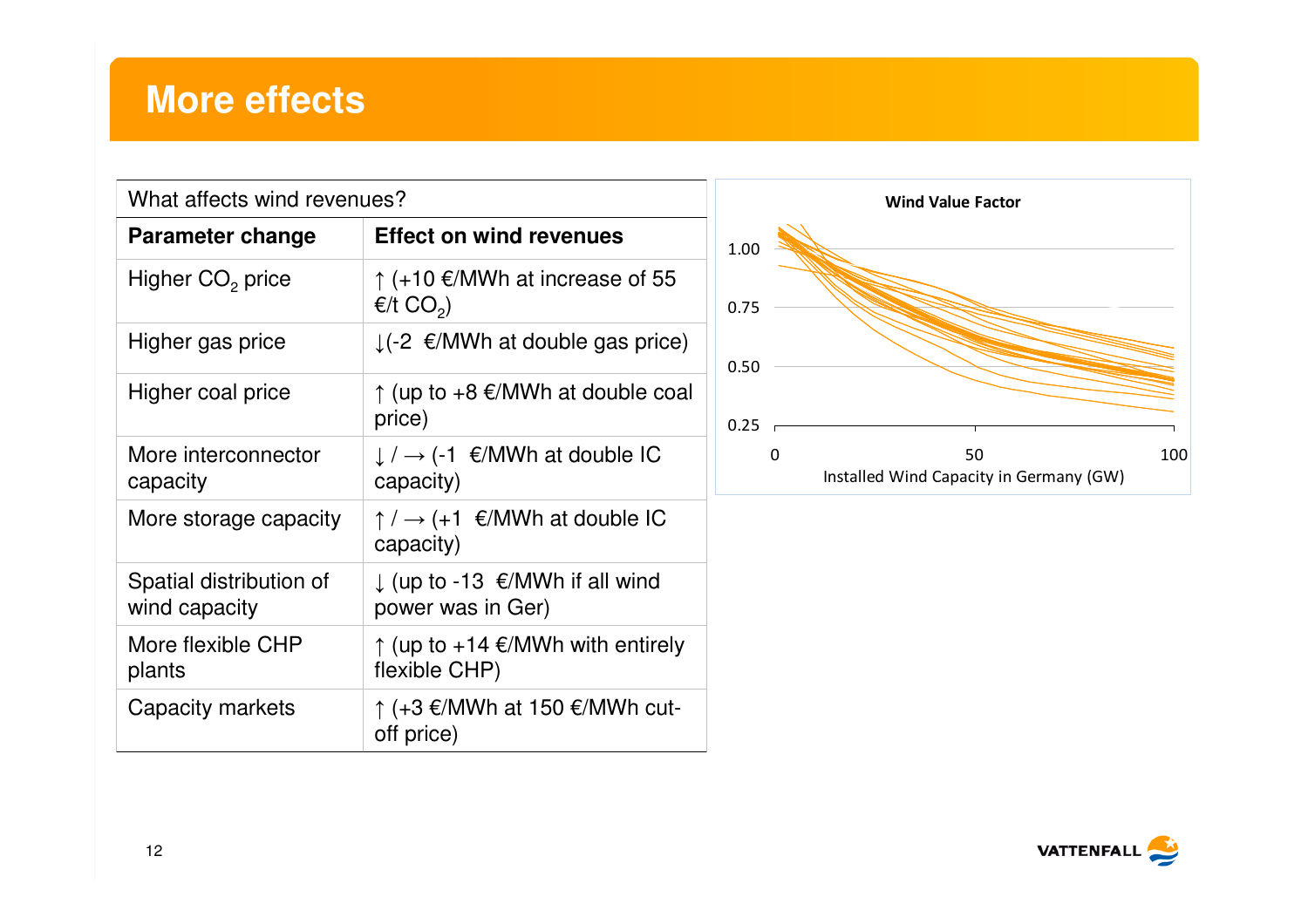### **Take home**

- **1. Don't compare levelized costs of renewables to the average electricity price!**(You can't ignore profile and imbalance costs.)
- **2. The revenue of wind power drops significantly as more capacity is installed.** (The wind value factor drops from 1.1 to 0.4 [0.3;0.7] as the wind power market share grows to 40%.)
- **3. It will be harder for renewables to become competitive than many studies suggest.** (50% to 150% times harder than base price comparisons indicate.)
- **4. Changes in the electricity system can have unexpected effects.** (Higher gas prices or more interconnection capacity might reduce wind revenues, for example.)
- **5. Increasing the flexibility of the electricity system is key to make fRES competitive.** (Anything from storage, interconnectors, flexible CHP, flexible providers of ancillary services, …)